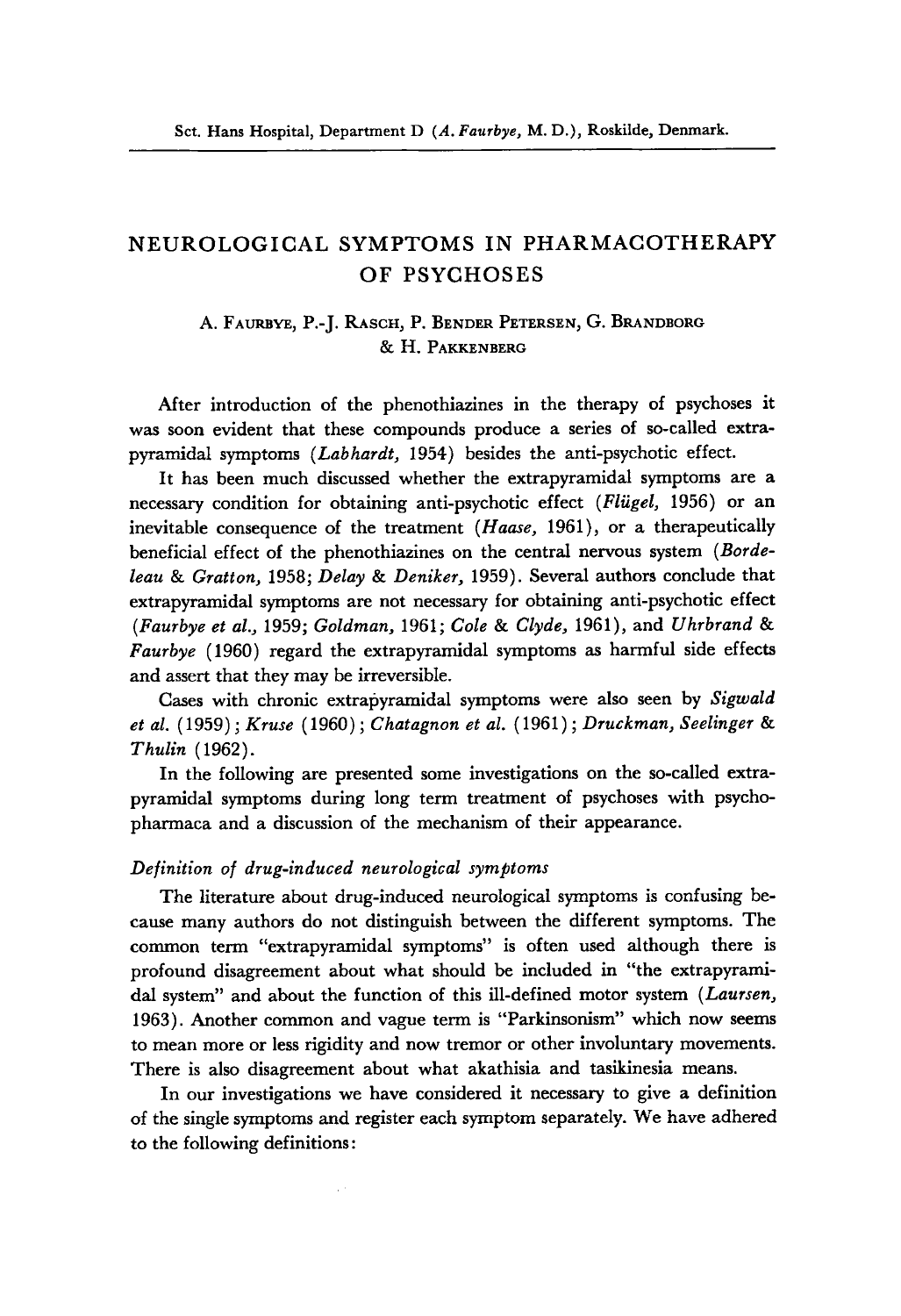1. *Rigidity.* The first manifestations of muscular rigidity are oligomimia and slight stiffness of movements and posture, in more pronounced cases the fully developed Parkinsonian posture, in some cases backward or sideward posture.

*2. Disturbance of co-ordination.* The delicate and finely co-ordinated movements used in handwriting are disturbed according to *Hause* (1961). The handwriting is more stiff, the lines become shorter, the single letters are shorter or smaller, there is lessening of the right slant and signs of tremor. In-coordination of the fine movements after neuroleptic drugs is not directly observable, it only turns up in the handwriting.

*3. Dystonic movements* are in-coordinated spasmodic movements of the body and the limbs, torticollis, retrocollis, opisthotonus and oculogyric crises. The term "dystonic" is not a fortunate one as it is used in neurology in a different sense, but we have adhered to it since it is the most common term for these movements in the literature.

*4. Dyskinetic movements* are co-ordinated, involuntary, stereotyped, rhythmic movements and they are so in contrast to the in-coordinated, spasmodic dystonic movements. The dyskinetic movements can be localized to a single pattern of movements or be universally extended.

*Facial dyskinesia* consists of incessant rhythmic munching and masticatory movements of the jaw, grimaces of the lips and movements of the tongue with rhythmic protrusion outside the mouth or in the cheeks. These symptoms may appear singly or combined as the bucco-lingvo-masticatory triad.

*Dyskinesia of the body* appears when the patient is standing as swaying to and fro, in some cases with torsions of the body. In sitting position rocking movements and in pronounced cases nodding of the head in the opposite direction of the body movements.

*Akathisia* is inability to remain in sitting position.

*Tusikinesia* is the term for incessant tripping and shuffling movements of the feet so that the patient can not stand still, and in pronounced cases he **is** shifting the weight from one foot to the other.

*5. Tremor* is not a co-ordinated movement and therefore not a form **of**  dyskinesia. Drug-induced tremor is a rather coarse rhythmic resting tremor, it appears generally in a single limb. The special form of "pill-rolling" tremor characteristic of paralysis agitans is not seen produced by drugs.

6. *Autonomic symptoms.* The most frequent autonomic symptoms are dryness of the mouth, stuffy nose and disturbance of the blood pressure regulation and disturbance of accomodation.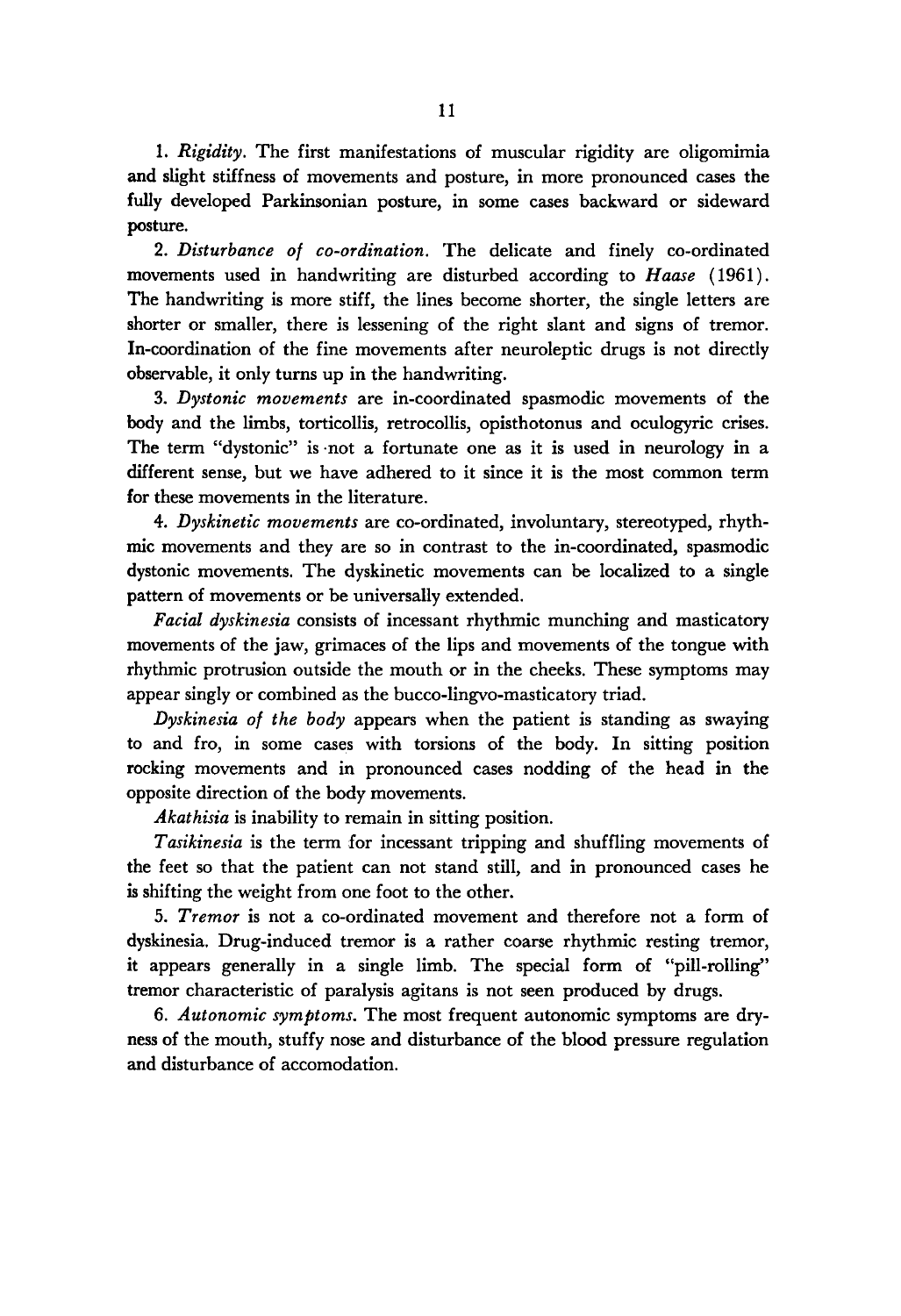# *Drug-induced neurological syndromes*

The different drug-induced neurological symptoms may appear singly or in combinations, and it is possible to distinguish between distinct combinations or syndromes.

*Acute dystonia.* The clinical picture of the syndrome of acute dystonia is dominated by dystonic movements. The syndrome starts abrupt and it has a dramatic and violent character somewhat similar to hysterical convulsions *(Labhardt,* 1954). Under opisthotonus there may be stridorous respiration with cyanosis and pronounced sweat and swelling and protrusion of the tongue. The syndrome appeas generally after few doses of neuroleptics, i.e. during the first 2-3 days of the treatment, more frequently after the potent compounds as those with piperazine in the side chain than after the weaker ones and especially when the treatment is started with a big dose. *Ayd* (1961) states that "dyskinesia or dystonic reaction", which according to **his** description is equivalent to our term acute dystonia, is more frequent in younger persons than in elder and more frequent in males than in females  $(2:1)$ . The syndrome can, in spite of its violent **and** dramatic character, be stopped in a few minutes by injection of anti-Parkinson drugs. Afterwards it is possible to continue the treatment with the provoking drug when the treatment is resumed with a smaller dose, which then is increased slowly, or by combination with an anti-Parkinson drug. Untreated the syndrome lasts a few hours until about 24 hours.

*The rigidity syndrome* is characterized by muscular rigidity with more or less pronounced alteration of posture, besides often tremor and autonomic symptoms. Rigidity often occurs in combination with the syndrome of tardive dyskinesia.

The syndrome may appear at any time during the treatment depending on the dosage and it seems always to be reversible. By cessation of the treatment it disappears in a few days. In some cases the syndrome may disappear during continued treatment. Generally, there is good effect of anti-Parkinson drugs.

*Tardive dyskinesia* is first and foremost characterized by the occurrence of dyskinetic movements, besides that tremor and autonomic symptoms may occur, and the syndrome is often combined with syndrome of rigidity. The dyskinetic movements may be more or less pronounced and may appear in different combinations, the clinical pictures can thus be rather different. Generally, tardive dyskinesia occurs only after treatment for a long time, it is seldom during the first *six* months and it may occur even after several years of symptom-free treatment. By treatment with the piperazine substituted phenothiazines the syndrome is more frequent and appears earlier. In some cases the syndrome starts a few days after cessation of the treatment.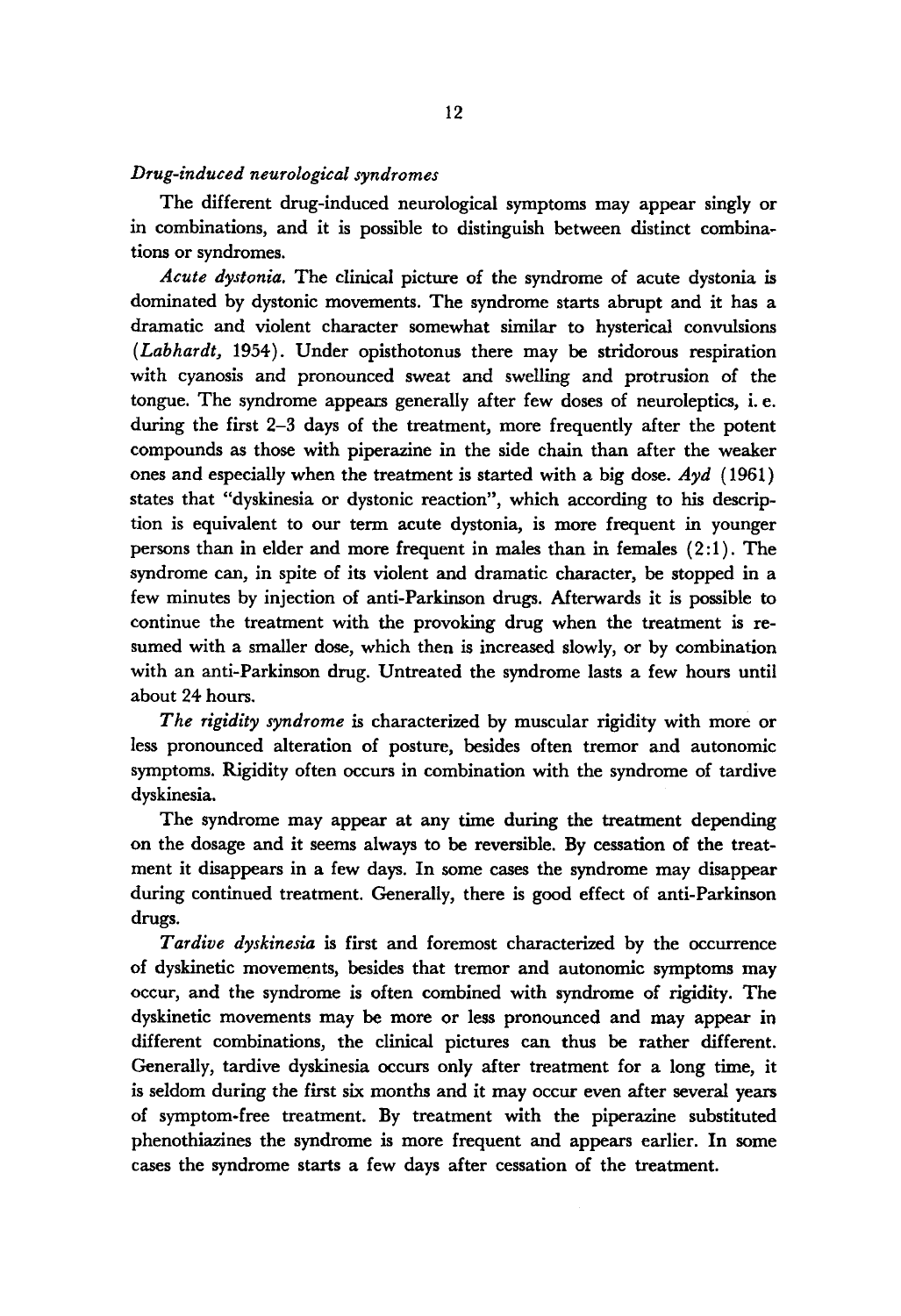Tardive dyskinesia is more frequent in elder persons and in patients with organic brain diseases *(Uhrbrand* & *Faurbye,* 1960) and according to *Ayd*   $(1961)$  the syndrome is more frequent in females than in males  $(2:1)$ .

The syndrome disappears in most cases in 1-2 months by cessation of treatment, but it may continue chronically. Anti-Parkinson drugs have generally only poor effect.

### **DIAGNOSTIC PROBLEMS**

Dyskinetic movements are not always easy to recognize because attention arrest them for a time when they are only sligthly pronounced. They may therefore not be present during a shorter interview or when the patient pays attention to his work. Dyskinetic movements are best seen when the patient is sitting unoccupied in his habitual surroundings without knowing that he is under observation.

Before introduction of modern pharmacotherapy of psychoses many chronic schizophrenic patients displayed mannerisms and grimaces which were mimic and often habitual expression of the autistic patients' psychotic experiences. These movements have generally not the same rhythmic character **as** the druginduced dyskinetic movements. Psychotic manners and grimaces are now seldom in well treated schizophrenics but in some cases there may be difficulties in the differential diagnostic against drug-induced dyskinesia.

Neurological symptoms, especially rigidity with postural alterations and dyskinetic movements, are often seen in senile and arteriosclerotic demented patients who do not get drugs. These "spontaneous" dyskinetic movements are generally not as pronounced and distinct **as** the drug-induced and they do not disappear by attention. In senile arteriosclerotic patients without drugs "spontaneous" dyskinetic movements of the face are more frequent than movements of the body and the extremities. It is therefore possible to speak of a *"spontaneous" dyskinetic syndrome.* 

# **OWN CLINICAL INVESTIGATIONS**

Our own investigations concern the tardive dyskinetic syndrome. On a certain day **all** the patients were registered and the occurrence of the syndrome was noted.

In table 1 is seen the occurrence of dyskinesia in the total material of **417**  female patients of the department whether they were under pharmacotherapy or not.

The symptoms were regarded **as** drug-induced if the patient had been under pharmacotherapy for at least one month when they occurred or if they appeared in the first 10 days after cessation of the treatment.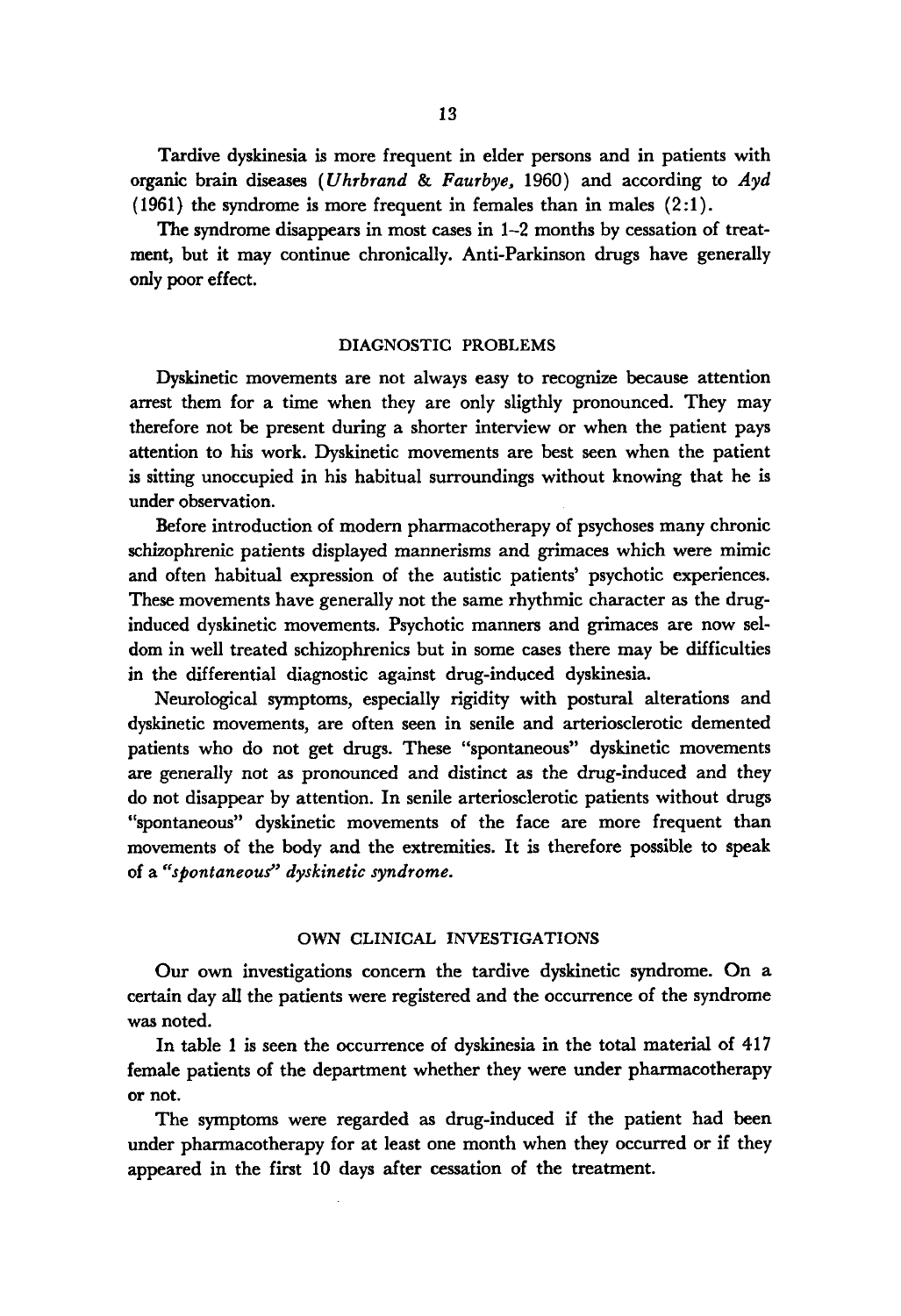#### **TABLE 1**

| Diagnosis                                          | Total<br>no. of<br>patients | "Spon-<br>taneous"<br>dyski-<br>nesia | Dyski-<br>nesia<br>after<br>ECT | Dyski-<br>nesia of<br>uncert.<br>origin | Drug-<br>induced<br>dyski-<br>nesia | Total no.<br>of patients<br>with dyski-<br>nesia |
|----------------------------------------------------|-----------------------------|---------------------------------------|---------------------------------|-----------------------------------------|-------------------------------------|--------------------------------------------------|
|                                                    | 2                           | n                                     | n                               | 0                                       | о                                   |                                                  |
| Drug addiction $\ldots \ldots \ldots \ldots$       | 3                           |                                       |                                 | 0                                       |                                     |                                                  |
| General paralysis $\dots\dots\dots\dots\dots$      | 11                          |                                       |                                 | 2                                       | 2                                   | 6                                                |
| Chron, epid. encephalitis $\ldots \ldots$          | $\overline{2}$              |                                       |                                 |                                         |                                     |                                                  |
| Post-traumatic cerebral syndrome                   | $\overline{2}$              |                                       |                                 |                                         |                                     |                                                  |
| Senile & arteriosclerotic dementia.                | 85                          |                                       |                                 |                                         | 14                                  | 26                                               |
| Manic-depressive psychosis $\dots\dots$            | 50                          | 3                                     |                                 |                                         | 11                                  | 22                                               |
| $Schizophrenia \ldots \ldots \ldots \ldots \ldots$ | 216                         | 22                                    | 3                               | 12                                      | 75                                  | 112                                              |
| Epilepsy                                           | 4                           |                                       |                                 |                                         |                                     |                                                  |
| Psychogenic psychosis                              |                             |                                       |                                 |                                         |                                     |                                                  |
| Atypical psychosis                                 | 15                          |                                       |                                 |                                         | 3                                   |                                                  |
| Neurosis                                           | 4                           |                                       |                                 |                                         |                                     |                                                  |
| Psychopathic personality $\dots\dots\dots$         | 11                          |                                       |                                 |                                         |                                     |                                                  |
| Oligophrenia $\ldots \ldots \ldots \ldots \ldots$  |                             |                                       |                                 | 0                                       |                                     |                                                  |
| Organic psychosis $\ldots \ldots \ldots \ldots$    | 4                           | n                                     | n                               | n                                       | o                                   | o                                                |
|                                                    | 417                         | 40                                    | 4                               | 24                                      | 109                                 | 177                                              |
|                                                    |                             | $10 \%$                               | 1 %                             | 6 %                                     | $26\%$                              | 42%                                              |

*Number of patients with dyskinetic symptoms in the total material of 417 female patients.* 

In 24 patients with dyskinesia it was not possible to establish the exact time of the onset of the symptoms. In these cases the relation of the symptom to drug therapy is therefore uncertain.

Dyskinesia occurred in direct connection to **electro-convulsive-treatment**  (ECT) in **4** patients.

The symptoms were considered **as** "spontaneous" in **40** patients, i.e., they did not occur in connection with ECT and the patients did not have drugs during the last month before the onset **of** the symptoms.

Table 2 shows the incidence of the single spontaneous and drug-induced neurological symptoms in schizophrenics and the incidence of the fully developed bucco-lingvo-masticatory triad, which is the most frequent combination of symptoms. In the patients with "spontaneous" symptoms the liptongue-jaw movements are more frequent than the other dyskinetic symptoms, which is not the case for patients with drug-induced dyskinesia, and druginduced dyskinesia is often combined with tremor and rigidity while this **is**  rare in "spontaneous" dyskinesia. Clinically there is also another difference, the spontaneous symptoms are less marked than the drug-induced and have no tendency to disappear under attention, unlike the drug-induced symptoms.

Table **3** demonstrates that there is an increasing number of patients with "spontaneous" dyskinesia after 50 years of age. This suggests that arterio-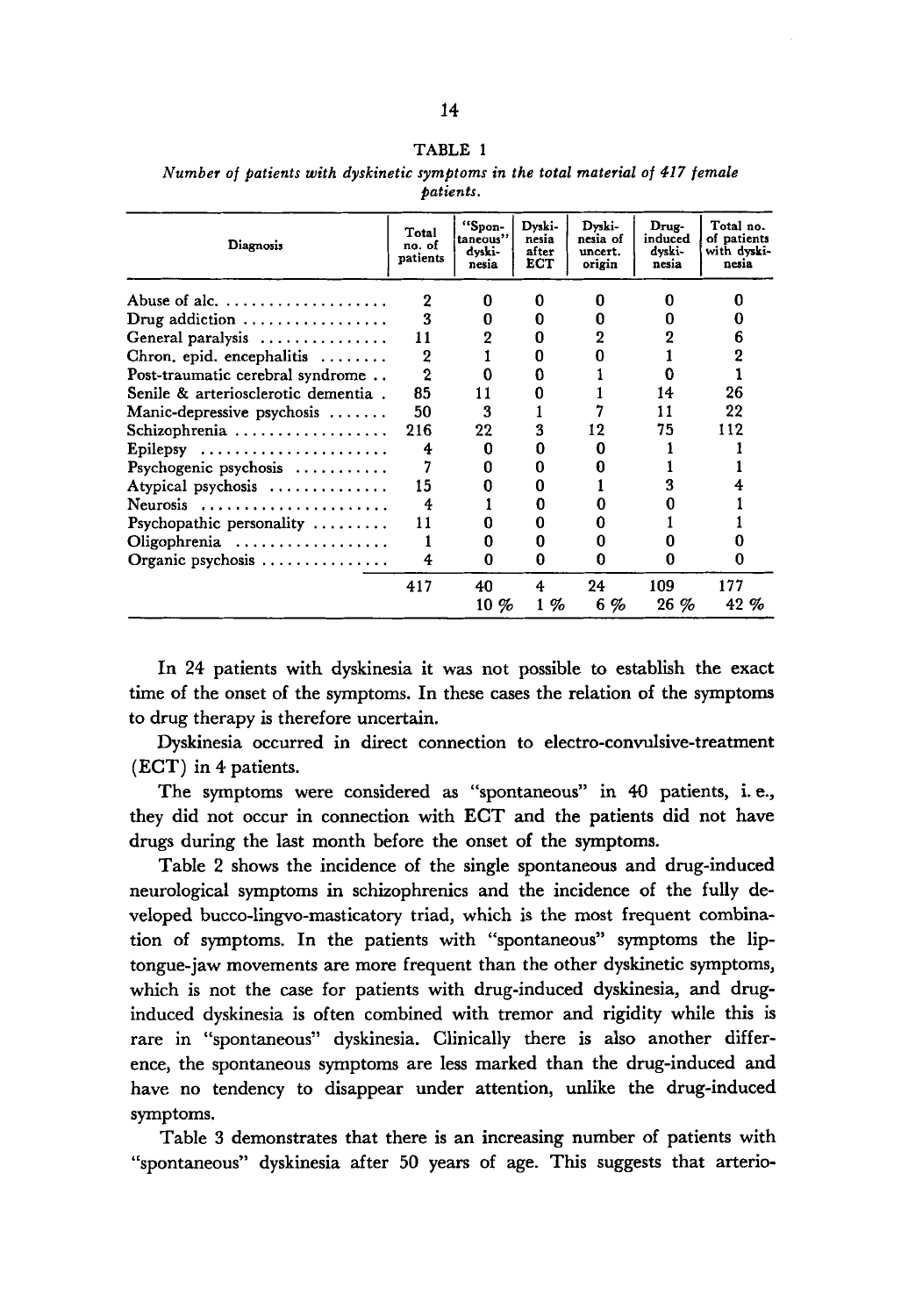#### **TABLE 2**

|  |  |             |  | Frequency of the single neurological symptoms in 22 schizophrenics with |  |
|--|--|-------------|--|-------------------------------------------------------------------------|--|
|  |  |             |  | "spontaneous" dyskinesia and in 75 schizophrenics with drug-induced     |  |
|  |  | dyskinesia. |  |                                                                         |  |

|                                               | No. of schizophrenics<br>with "spontaneous"<br>dvskinesia | No. of schizophrenics<br>with drug-induced<br>tardive dyskinesia |  |
|-----------------------------------------------|-----------------------------------------------------------|------------------------------------------------------------------|--|
| Dyskinesia of the lips $\dots\dots\dots\dots$ | 11                                                        | 33                                                               |  |
| Dyskinesia of the tongue                      |                                                           | 28                                                               |  |
| Dyskinesia of the jaw $\dots\dots\dots\dots$  | 12                                                        | 32                                                               |  |
| Bucco-lingvo-masticatory triad                | 4                                                         |                                                                  |  |
| Dyskinesia of the body $\dots\dots\dots\dots$ | 3                                                         | 38                                                               |  |
| Akathisia                                     | 0                                                         | 6                                                                |  |
| Tasikinesia                                   |                                                           | 19                                                               |  |
| $Tremor$                                      | 3                                                         | 23                                                               |  |
| Rigidity                                      |                                                           | 32                                                               |  |

**.TABLE 3**  *Number* **of** *patients with "spontaneous" dyskinesia divided into age-groups.* 

| Age       |  | Number          | No. with<br>"spontaneous"<br>dyskinesia |    |
|-----------|--|-----------------|-----------------------------------------|----|
|           |  | $\leq$ 30 years | 17                                      | O  |
| 30-39     |  | .               | 21                                      | 3  |
| 40-49     |  |                 | 43                                      | 0  |
| $50 - 59$ |  | . <u>.</u>      | 85                                      | 6  |
| 60-69     |  | .               | 101                                     | 12 |
| >70       |  | .               | 150                                     | 19 |
|           |  |                 | 417                                     | 40 |

sclerotic and senile brain alterations are of significance for the occurrence of dyskinesia. The same prevails in table **4,** which shows that there **is** also an increasing number of drug-induced tardive dyskinesia after the age of 50. The smaller number of schizophrenics over 70 years of age with drug-induced symptoms is presumably due to the less intensive treatment of elder schizophrenics.

The question is then whether other forms of brain damage are of significance for the manifestation of drug-induced neurological symptoms. In table **5** the effect of prefrontal leucotomy is investigated. In the two groups of schizophrenics with and without prefrontal leucotomy but with similar age distribution there is no difference in the incidence of drug-induced dyskinesia.

In table **6** the significance of ECT is investigated. Among schizophrenics previously treated with one or more series of ECT the rate of drug-induced symptoms is **44** per cent, in the group without former ECT the incidence is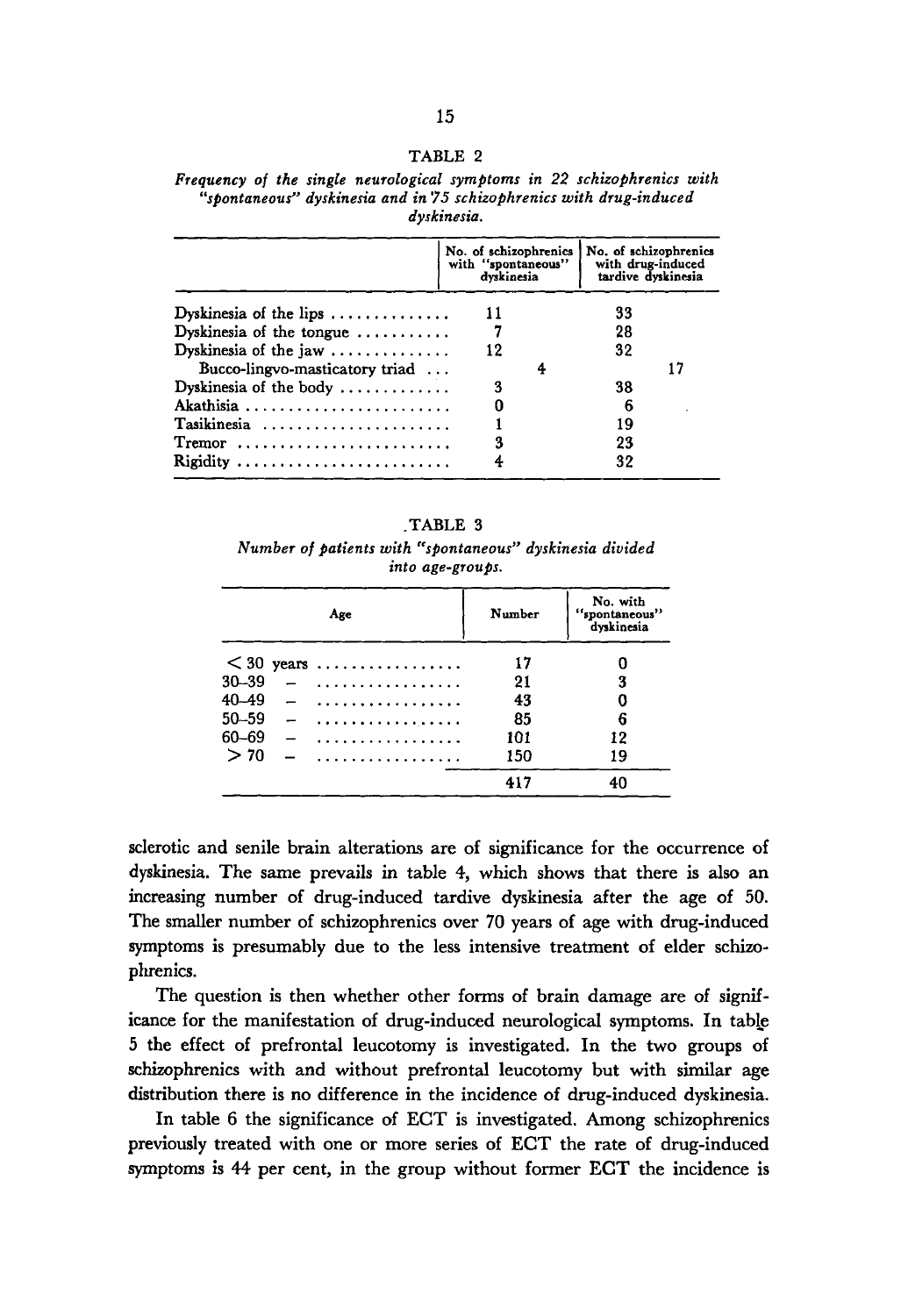| R۱<br>. . |  |
|-----------|--|
|-----------|--|

| Age                      | No. of<br>schiz. | No. with<br>"spontaneous"<br>dyskinesia | No. with<br>drug-induced<br>dvskinesia       |
|--------------------------|------------------|-----------------------------------------|----------------------------------------------|
| $<$ 30 years<br>$\cdots$ |                  | 0                                       | 4                                            |
| $30 - 39$<br>.           | 13               | 3                                       | $28 \%$                                      |
| 40-49                    | 23               | 0                                       | $\begin{array}{c} 2 \\ 6 \end{array}$        |
| $50 - 59$                | 61               | 5                                       |                                              |
| 60-69                    | 64               | 7                                       | $\begin{array}{c} 27 \\ 25 \end{array}$ 42 % |
| >70                      | 48               |                                         | 22%<br>11                                    |
| Total                    | 216              | 22                                      | 75                                           |

*Schizophrenics with 'gspontaneous" and drug-induced dyskinesia divided into age-groups.* 

| г |  |
|---|--|
|---|--|

*Occurrence* **of** *drug-induced tardive dyskinesia* **in** *schizophrenics with and without prefrontal leucotomy.* 

|              |     |   | and with leucotomy | Schizophrenics with ECT Schizophrenics with ECT<br>and without leucotomy |              |                                        |
|--------------|-----|---|--------------------|--------------------------------------------------------------------------|--------------|----------------------------------------|
|              | Age |   | Total<br>no.       | No. with<br>drug-induced<br>dyskinesia                                   | Total<br>no. | No. with<br>drug-induced<br>dyskinesia |
| $< 50$ years |     |   | 18                 | 8                                                                        | 15           | 3                                      |
| 50-59        |     | . | 30                 | 12                                                                       | 20           | 12                                     |
| 60-69        |     |   | 15                 |                                                                          | 17           | 8                                      |
| >70          |     |   | 4                  | 2                                                                        | 8            |                                        |
|              |     |   | 67                 | 29                                                                       | 60           | 27                                     |

TABLE *6* 

*Occurrence* **of** *drug-induced tardive dyskinesia in schizophrenics with and without previous series of ECT.* 

|              |              | Schizophrenics<br>with ECT             | Schizophrenics<br>without ECT |                                        |  |
|--------------|--------------|----------------------------------------|-------------------------------|----------------------------------------|--|
| Age          | Total<br>no. | No. with<br>drug-induced<br>dyskinesia | <b>Total</b><br>no.           | No. with<br>drug-induced<br>dyskinesia |  |
| $< 50$ years | 33           | 11                                     | 10                            |                                        |  |
| $50 - 59$    | 50           | 24                                     | 10                            | 3                                      |  |
| 60-69<br>. . | 32           | 15                                     | 32                            | 10                                     |  |
| >70<br>. .   | 12           | 6                                      | 34                            | 5                                      |  |
|              | 127          | 56 (44 %)                              | 86                            | 19 (22 %)                              |  |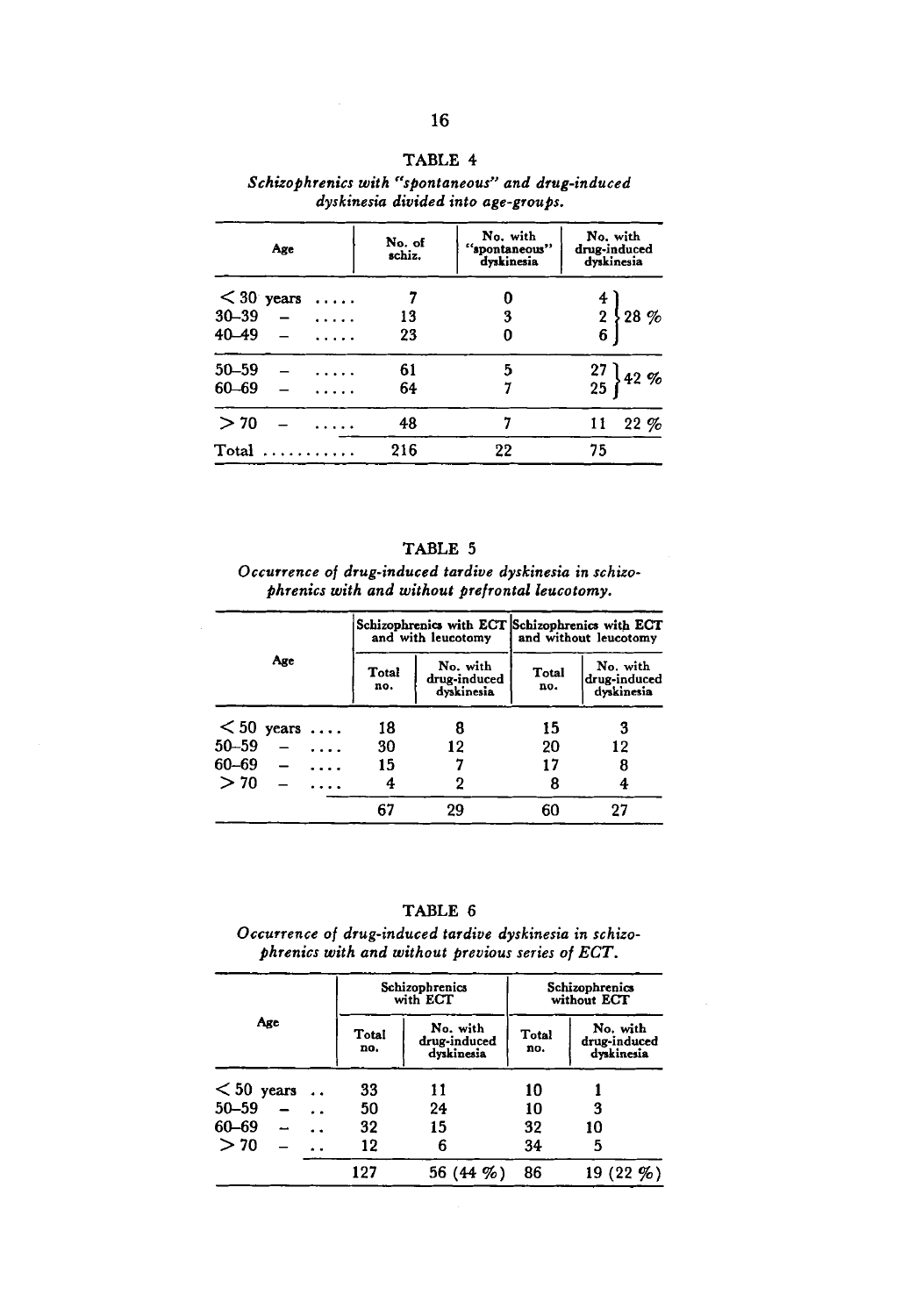**only 22** per cent although the patients in this group are older in average which should give some disposition for drug-induced symptoms. This suggests **that** brain damage from former ECT is of significance for the manifestation **of** drug-induced dyskinesia. It may, however, be questioned whether the two groups are quite comparable. ECT was formerly mainly given to disturbed patients, and the patients in the ECT-treated group may perhaps **also** have had more intensive drug treatment because of disturbance than the other group. On the other hand some disturbed patients will react better to drugs **than** more quiet patients and therefore require a minor dosage. It is, however, **our** estimate that the intensity of the drug treatment has been much the same in the **two** groups. It is not possible to evaluate the intensity of the treatment exactly since the dosage has varied from time to time according to the clinical condition, and many of the patients have been treated with different drugs.

The time of onset of tardive dyskinesia in relation to the duration of the treatment is seen in table 7. Only few cases begin during the first **six** months of drug treatment, and many appear even after several years of treatment.

The drugs we have used are seen in table 8. Many of the patients have **been** treated with more than one drug. The table does not indicate the

|     | No. of<br>schizophrenics<br>with<br>drug-induced<br>dyskinesia |    |
|-----|----------------------------------------------------------------|----|
|     |                                                                | 3  |
|     | $\frac{1}{2} - 1$ -                                            | 6  |
|     | $1-3$ years                                                    | 32 |
| > 3 |                                                                | 34 |

| TABLE 7                                           |
|---------------------------------------------------|
| Duration of treatment before the onset of tardive |
| dyskinesia.                                       |

| <b>TABL</b> |  |
|-------------|--|
|-------------|--|

The drug-induced tardive dyskinetic syndrome in relation to the provoking drugs.

| Drug                                  | No. of<br>schizophrenics<br>treated | No. of<br>schizophrenics<br>with<br>drug-induced<br>dyskinesia |
|---------------------------------------|-------------------------------------|----------------------------------------------------------------|
| $Chlorpromazine \ldots \ldots \ldots$ | 185                                 | 47                                                             |
| Perphenazine                          | 62                                  | 12                                                             |
| Thioridazine                          | 74                                  | 10                                                             |
| Prochlorperazine                      | 21                                  | 4                                                              |
| Haloperidol                           | 15                                  | $\overline{2}$                                                 |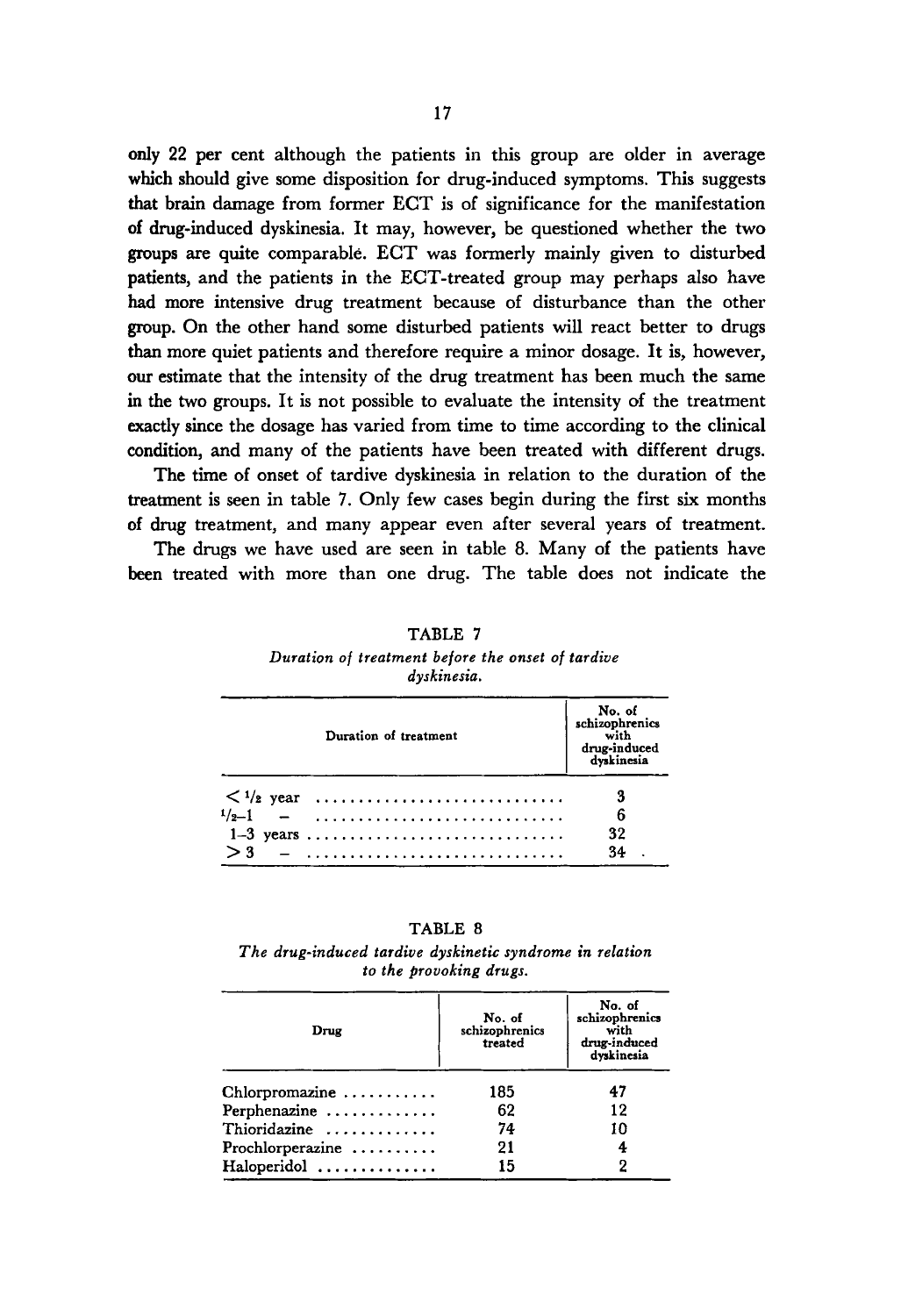frequency with which the drugs produce tardive dyskinesia, it only states the frequency with which the drugs have been used.

*Neurological examination. 8* patients with a pronounced and consistent bucco-lingvo-masticatory triad were selected for special investigations because this triad is the most frequent and most marked combination of tardive dyskinesia. The neurological examination showed :

**1,** The dyskinetic movements were strikingly stereotyped in the individual patient.

2. The pattern of dyskinesia was much the same in all the patients.

3. The patients had not themselves noticed the dyskinetic movements.

**4.** All the patients had strikingly lively deep reflexes.

**5.** None of the patients had cerebellar or Parkinson symptoms.

**6.** None of the patients displayed neurological symptoms apart from the dyskinetic movements.

7. The dyskinetic movements stopped in most of the patients when they concentrated on performing a voluntary movement, for instance backward bending of the head.

The fact, that the pattern of dyskinesia is so constant in the single patient and so much alike in all the patients suggests that this dyskinetic triad is the result of a disturbance in the regulation of the motor function with a definite neurological pattern in the central nervous system.

*Roentgenological examination* of *the skull and pneumography* displayed in *6* of **7** patients some cortical or diffuse cerebral atrophy, which was not different from that commonly seen in schizophrenics of the same age group.

*Electrornyography* (prof. *Buchthal)* was performed in two patients with the bucco-lingvo-masticatory triad.

Pt. E. A. P.: Simultaneous registration from left and right orbicularis oris superior and left masseter: In absence of voluntary innervation brief tetanic discharges are seen synchronically in left and right orbicularis superior and less pronounced in masseter. Voluntary innervation of the facial muscles produces an interference pattern and in most cases the spontaneous activity in the masseter muscles stops. The rhythmic activity which is characteristic for mb. Parkinson is not seen.

Pt. *A.M. N.:* Simultaneous registration from left and right orbicularis superior and masseter: Sporadic spontaneous activity *is* seen **as** motor unit potentials in left and right orbiscularis **oris** superior but **no** activity in masseter. By voluntary innervation interfering activity *is* seen in orbicularis **oris** but no rhythmic discharges, and in contrast to what was found in right masseter pronounced activity was seen in left masseter by voluntary innervation.

*Conclusion:* The activity in absence of voluntary innervation is essentially different from that seen for instance in Parkinsonism, the characteristic **regular**  'rhythm is not seen, the activity is similar to that seen in athetosis.

### **COMMENTS**

*The frequency and the significance of drug-induced neurological symptoms* 

The frequency of drug-induced tardive dyskinesia in our material is on the same level **as** most statements in the literature. *Ayd* (1961) found in **his** great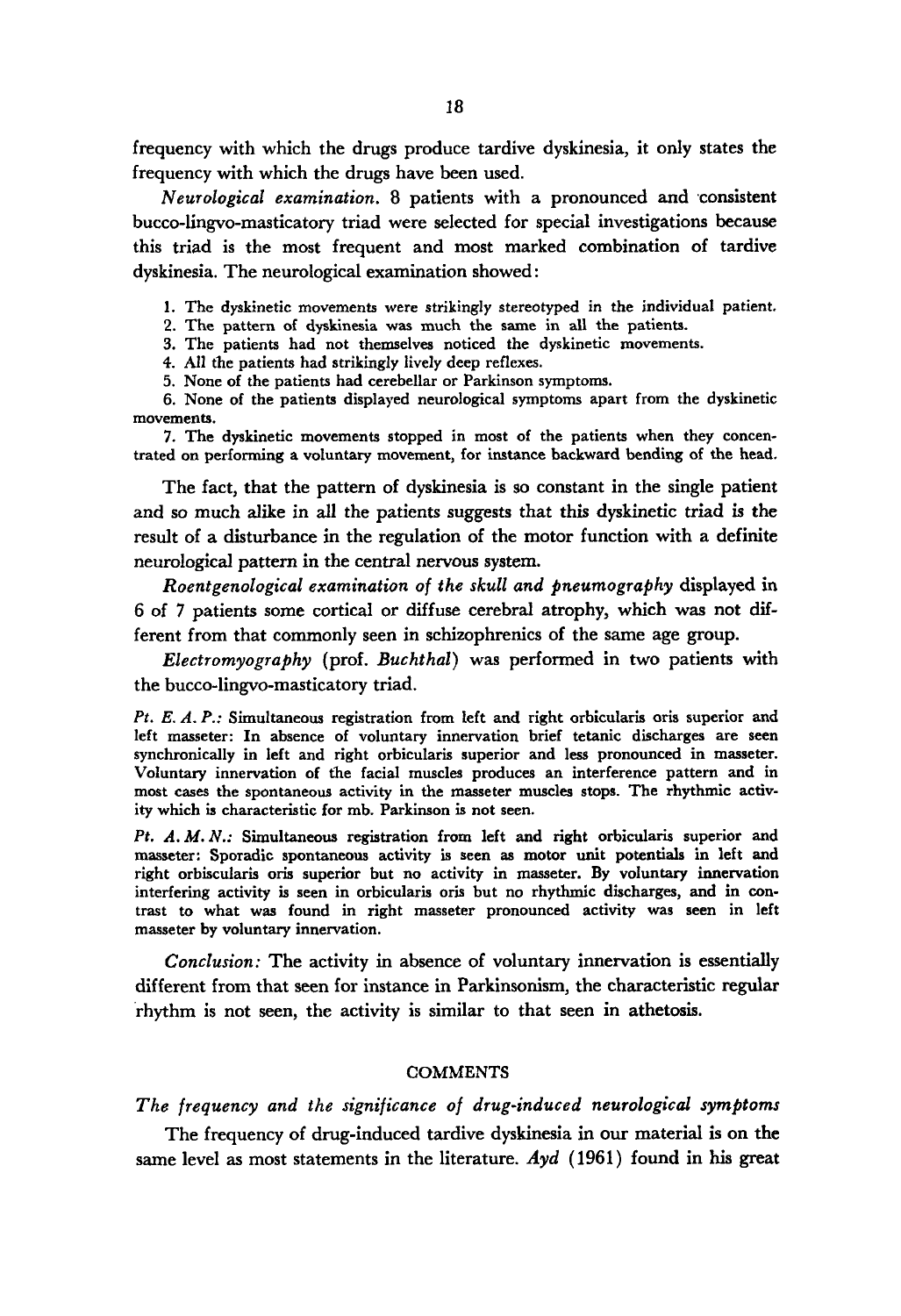statistic "extrapyramidal symptoms" in **47.8** per cent of **1,942** females and **in 29.6** per cent of **1,833** males. The frequency after chlorpromazine was **35** per cent, after perphenazine **36** per cent, after trifluoperazine **60** per cent (average of men and women). The incidence of acute dystonia was in Ayd's statistic **1.5** per cent in females and **3.1** per cent in males.

The frequency and the rapidity of the onset of neurological symptoms is **in OUT** experience and according to the literature dependent on the dosage and **the** chemical structure of the drug. Neurological symptoms are hardly **to** avoid **in** wing the very potent thioproperazine *(Delay* & *Deniker,* **1959).** *Wilson, Parker* & *Handy* **(1960)** gave **an** anti-Parkinson drug in combination with perphenazine in order to avoid the occurrence of what they call "acute dystonia" (retrocollis, torticollis and akathisia). But in spite of that, "dysto**nia"** occurred in **66** of **184** patients, i. e. **36** per cent. According to their description the symptoms were mainly "acute dystonia" (in **our** sense) although akathisia **also** occurred. They started with **16** mg perphenazine per day, which **in 7-10** days was increased to **64-128** mg per day. The very high frequency of acute symptoms and the admixture of dyskinetic symptom was presumably *due* to the rapid increase in dosage of a potent drug. It is, however, a common experience that there are fewer acute neurological symptoms when the dose is increased slowly *(Goldman,* **1961;** *Raun,* **1962).** 

*Gratton* **(1960)** states that drug-induced "Parkinsonism" is more frequent in females than in males, and in females more frequent before than after the menopause. Addition of oestrogen hormone to patients treated with trifluo**perazin** precipitated Parkinsonism within **24-48** hours and improved the antipsychotic effect. *Hyvert* **(1956)** states that the anti-psychotic effect of neuroleptics in chronic psychoses is better in females than in males and that the result in men can be improved by addition of oestrogen hormone.

The statement that the clinical results are better in females than in males seems not evident according to the literature. While Parkinsonism according to *Cratton* should be more frequent before than after the menopause, the opposite is seen for tardive dyskinesia in our investigation (table **4).** Considering the different rates of dyskinesia in men and women according to Ayd's investigation it seems, however, evident that the **sex** hormone balance plays a role for the occurrence of these symptoms.

There **is** wide disagreement about what the occurrence of neurological symptoms means for the anti-psychotic effect, **as** mentioned in the introduction. It seems, however, evident that many psychotic patients get cured or symptomfree without displaying any neurological symptoms *(Cole* & *Clyde,*  1961). And it seems also evident that there are some cases of chronic **schizo**phrenia where the results are better when pronounced neurological symptoms *occur (Delay* & *Deniker,* **1959;** *Denham* & *Carrick,* **1961).** But that does not prove that the neurological symptoms are necessary for the anti-psychotic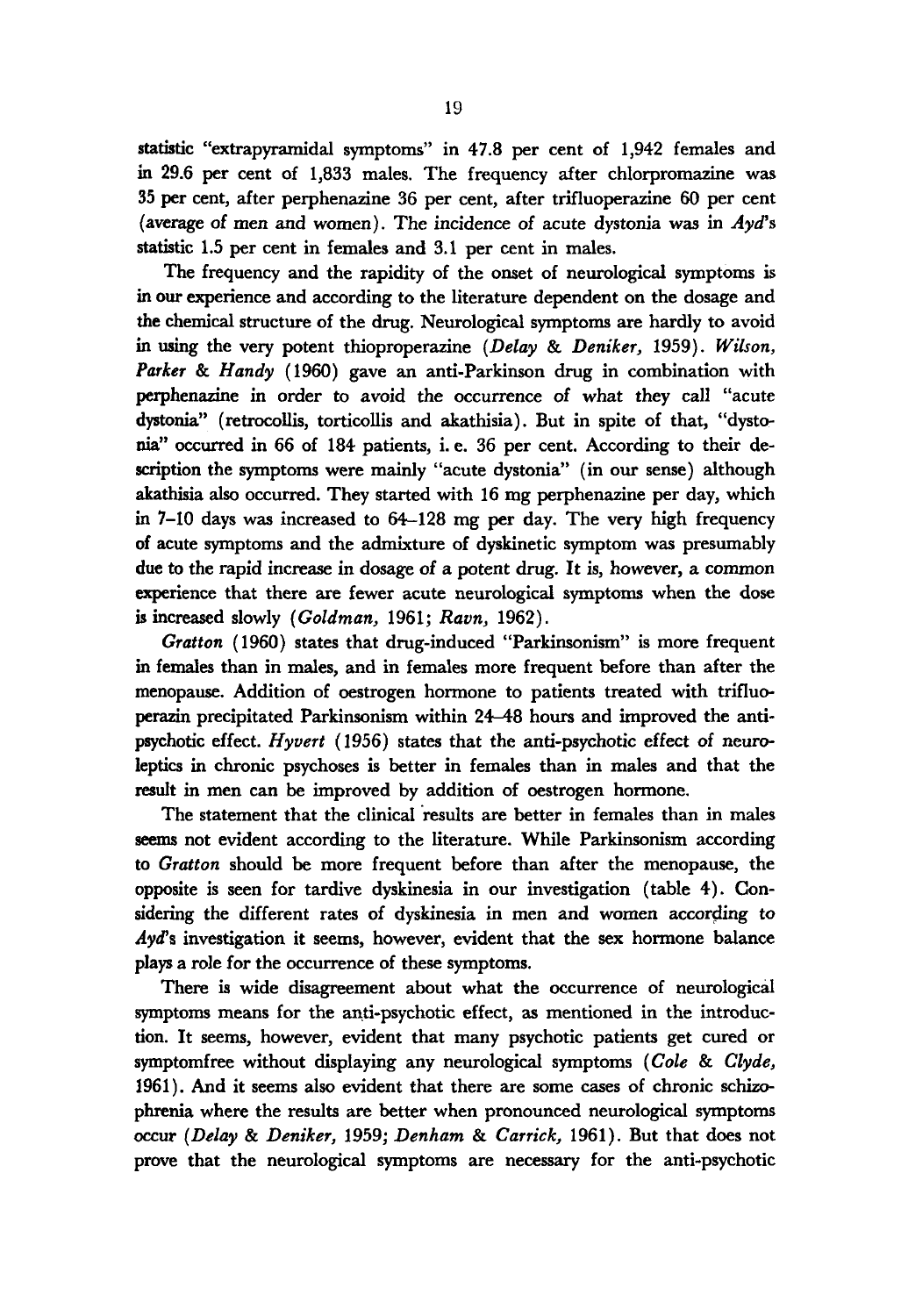effect, it shows that with the to day known drugs it is in some cases necessary to increase the dose so high in order to get the best possible clinical results that neurological symptoms are inevitable.

## *The mechanism of the three drug-induced neurological syndromes*

The three syndromes are so different with regard to onset, occurrence, clinical picture and course that one is compelled to assume that the syndromes have different mechanism and different cerebral localization.

*Acute dystonia.* The characteristic traits of acute dystonia are the special "dystonic" movements which are not seen in the other syndromes. Further, the abrupt onset after a few doses and that the syndrome does not occur later in the treatment even if the treatment is continued with the provoking drug. This mode of occurrence is in our opinion best explained by the effect of the drugs on the cellular and intracellular membranes.

*Roitin et al.* (1959) have demonstrated that chlorpromazine produces alterations in the size and structure of brain cell mitochondria. *Spirtes* & *Guth*  ( 1961 ) have in direct investigations demonstrated that chlorpromazine in low concentration has a pronounced inhibiting effect on the permeability for water and water-soluble ions of mitochondria isolated from **brain** cells and liver cells of rats.

*Gey* & *Pletscher* (1961) have in rats shown that chlorpromazine and chlorprothixene, which do not themselves affect the brain content of amines, inhibit the increase in the brain of 5-hydroxy-tryptamine, dopamine and noradrenaline caused by MAO-inhibitors, and that the drugs inhibit the increase of brain 5-hydroxy-tryptamine after administration of 5-hydroxytryptophane, and that the two drugs counteract reserpine-induced decrease of 5 hydroxytryptamine, noradrenaline and dopamine in the brain. They conclude that this is best explained by the hypothesis, that the drugs diminish the permeability of the cellular membranes.

It has further been demonstrated that chlorpromazine does not inhibit the penetration of MAO-inhibitors into the brain, and that it does not inhibit the enzymes mono-amine-oxydase and decarboxylase in vivo *(Costa et al.,*  1960; *Ehringer et al.,* 1960). This points also to a reduced permeability of cellular and intra-cellular membranes.

*Wase, Christensen* & *Polley* (1956) demonstrated that labelled chlorpromazine in the brain was almost exclusively localized in the lipid fraction, which is an essential component of membranes.

There is thus much in favour of the hypothesis that phenothiazines inhibit the permeability of cellular and intra-cellular membranes. This theory could presumably explain that acute dystonia appears when the treatment is started with a large dose, which suddenly changes the internal ion-milieu and function of the brain cells, and that dystonia does not appear when the provoking drug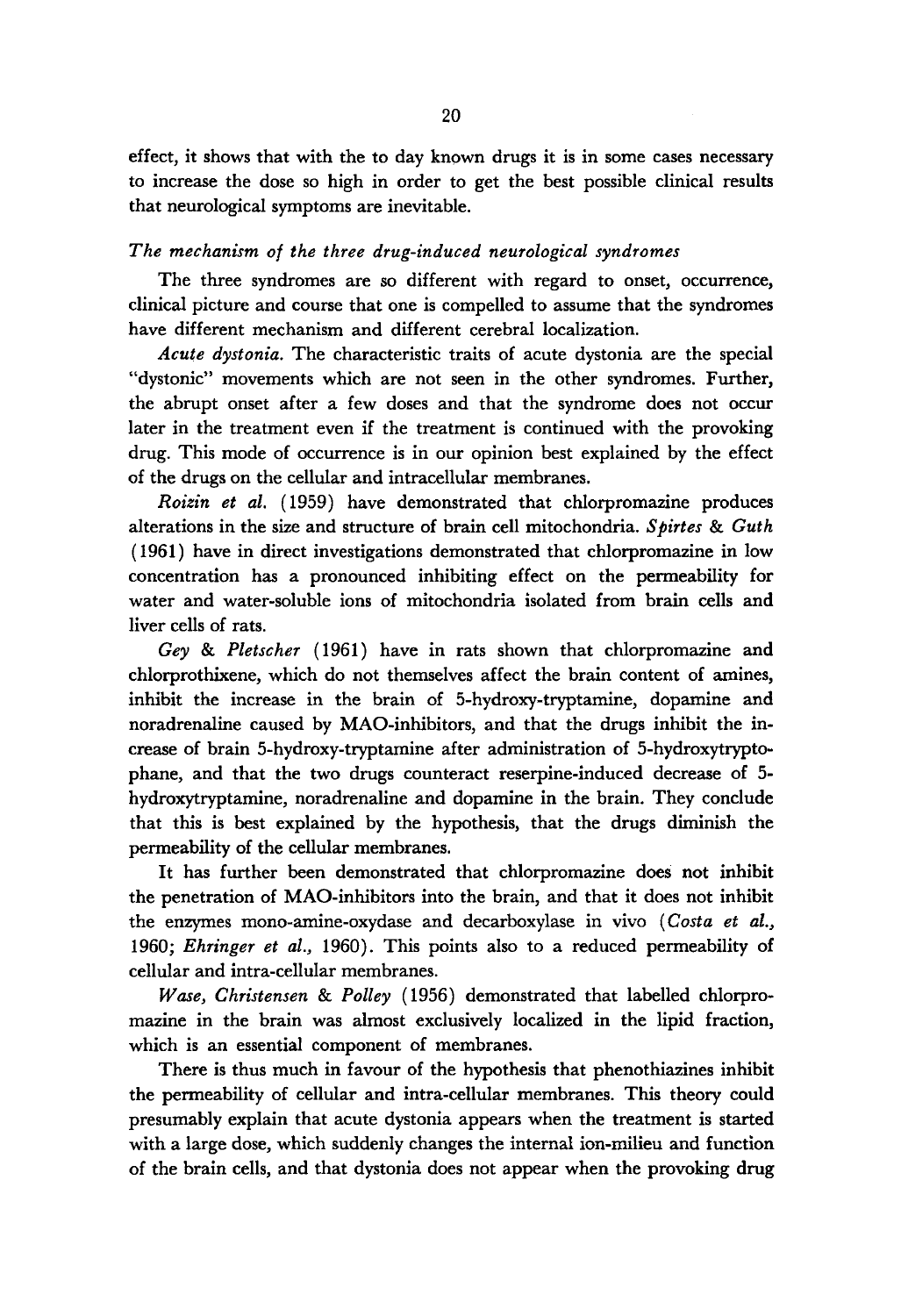afterwards is given again in a smaller dose which is increased slowly so that the cells get opportunity to adapt themselves to the change of membrane permeability. The theory explains also why acute dystonia solely occurs in the first few days of treatment and not later when the cells are adapted.

We assume thus that acute dystonia is the result of a sudden change of cell function in the relevant neural structures.

*The rigidity syndrome.* Muscular rigidity may occur after a few days of treatment or at any time depending on the dose and the chemical structure of the drug, it may occur isolated or in combination with dyskinesia.

The mono-amine dopamine undoubtedly plays a certain role in the function of the basal ganglia. It has been evinced that dopamine is especially concentrated in nucleus caudatus and nucleus lentiformis. Since dopamine hardly is there for nothing it must be thought to have a special function. Animal experiments have shown that reserpine depletes dopamine and produces akinesia, and that administration of dopa, the pre-cursor of dopamine, does increase the brain content of dopamine and cause excitation of the animals *(Carlson, Lindquist* & *Magnusson,* 1957).

In regard of these investigations on animals *Carlson* (1959) has launched the theory that dopamine is involved in the control of motor function in the so-called extrapyramidal diseases in man.

*Ehringer* & *Hornykiewics* ( 1960) have demonstrated abnormally low dopamine content in the caudate nucleus of patients with "Parkinsonism". Bar*beau* & *Sourkes* (1961) and *Barbeau, Murphy* & *Sourkes* (1961) found that "Parkinson patients" had markedly low urinary excretion of dopamine while patients with "striatal" syndromes had high excretion of dopamine in the urine. *Birkmayer* & *Hornykiewicz* ( 1961) showed that intravenous administration of 50-100-150 mg 1-dopa abolished akinesia in "Parkinson patients", and the MAO-inhibitor isocarboxazide increased and prolonged the effect of dopa injection.

In contrast to that *McGeer et* al. (1961) saw very little effect of perorally dl-dopa on drug-induced Parkinsonism, although they gave as much as **4-32**  grams per day.

The diminished permeability of cellular membranes produced by chlorpromazine may explain this contrast.

In Parkinson patients, where the membrane permeability presumably is normal, administration of dopa can restore the diminished dopamine content of the caudate nucleus and thus normalize the cell function. In drug-induced Parkinsonism administration of dopa has no effect, in the first instance because dopa does not penetrate into the cells, second because the dopamine content of the basal ganglia is not diminished.

The seemingly contradictory fact that rigidity can be induced both by reserpine which depletes dopamine from the intracellular stores and by chlor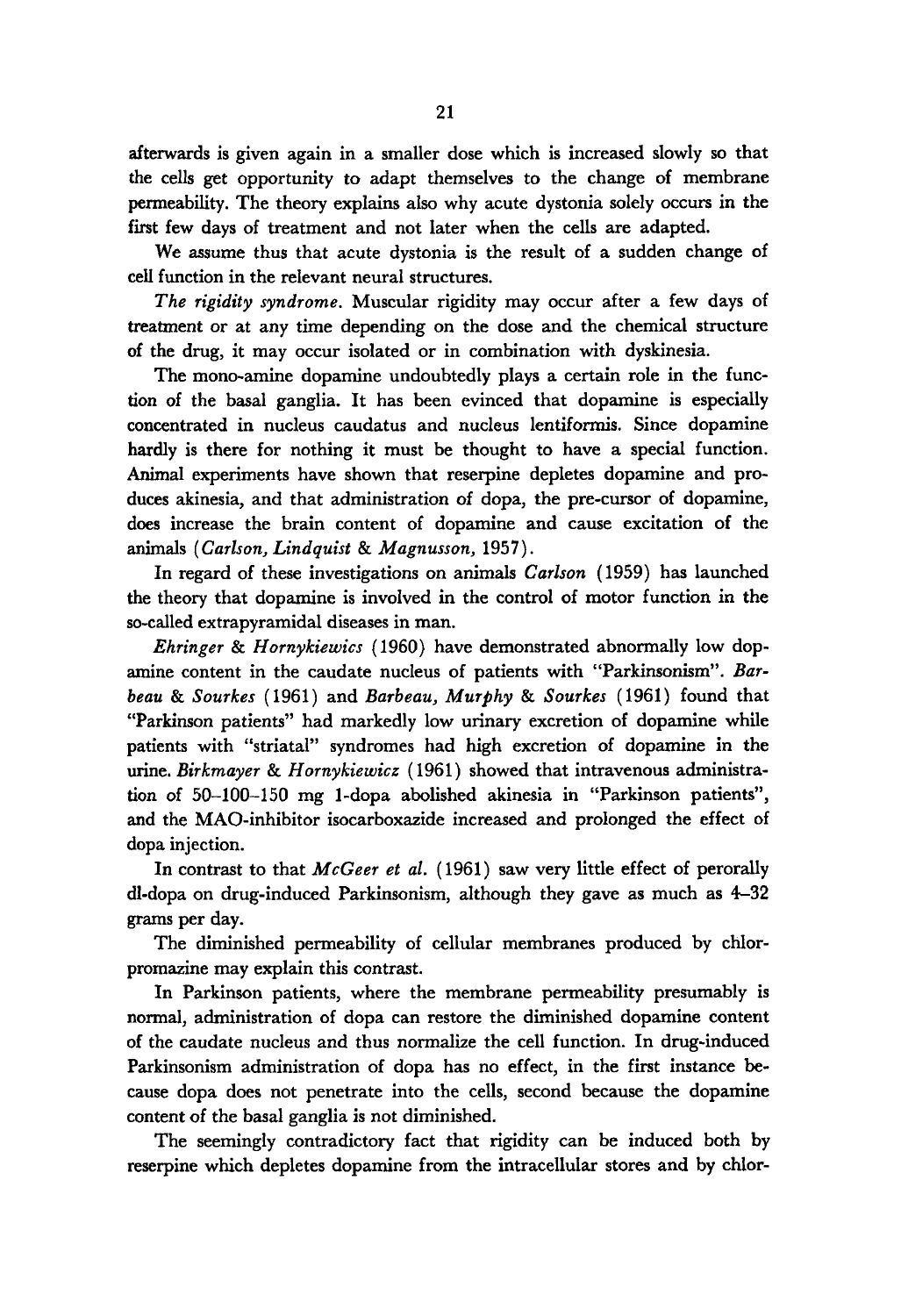promazine which does not deplete dopamine but inhibits its release might be explained in this way, that **as** well depletion **as** inhibition of release prohibits the special function of dopamine, and therefore both **drugs** induce rigidity. It is furthermore a clinical experience, that combination of chlorpromazine and reserpine is liable to induce severe rigidity.

We come thus to the hypothesis that the rigidity syndrome depends upon inhibition of a special function of dopamine, presumably mainly in the caudate nucleus, in Parkinson's disease because of diminished dopamine content, in drug-induced rigidity because of confinement of dopamine in the intracellular stores. This theory is in accordance with the dose dependency of the rigidity syndrome.

*Tardive dyskinesia.* It is characteristic that chlorpromazine-induced tardive dyskinesia rarely occurs during the first months of the treatment, and that the syndrome in many cases appears for the first time after several years of treatment without neurological symptoms. Tardive dyskinesia appears in some cases a few days after cessation of the treatment. Tardive dyskinesia stops in most cases in **1-2** months after cessation of the treatment, but may continue chronically. Piperazine substituted phenothiazines **as** thioproperazine may provoke dyskinetic movements immediately at the beginning of the treatment.

Tardive dyskinesia differ in these characteristic traits from rigidity, and the syndrome is not *so* direct dose dependent **as** is rigidity.

Animal experiments and neuro-surgical experience indicate that rigidity and hyperkinetic phenomena in so-called extrapyramidal diseases have different brain localization, they can at any rate be affected rather independently of each other by stereotactical operations on different regions of the **brain**  (Bucy, **1961).** From **own** animal experiments and a critical survey of the literature *Laursen* **(1963)** concludes that lesions confined to the corpus striatum (nucleus caudatus, putamen and globus pallidus) have no effect **<sup>011</sup>** motor activity in animals, including primates, but **lesions** in corpus striaturn combined with lesions in the cortex or the internal capsule produce spasticity, akinesia and tremor. Stimulation of the head of the caudate nucleus in cats produces head turning and circling movements to the side opposite of the side of stimulation, the cats look as if they *are* searching for something. Other motor reactions to stimulation of the caudate nucleus were presumably due to spread of the current to neighbouring tissues. The theories about the mechan**ism** of motor function is thus under revision, especially after *Laursen's* important investigations.

While rigidity presumably can be attributed to a diminished special function of dopamine mainly in the caudate nucleus according to *Carlson's*  theory, the dyskinetic movements must depend on another pattern of neural structure which perhaps also involves the cortex. This suggests that dyskinesia can not be referred to augmented dopamine content in the caudate nucleus,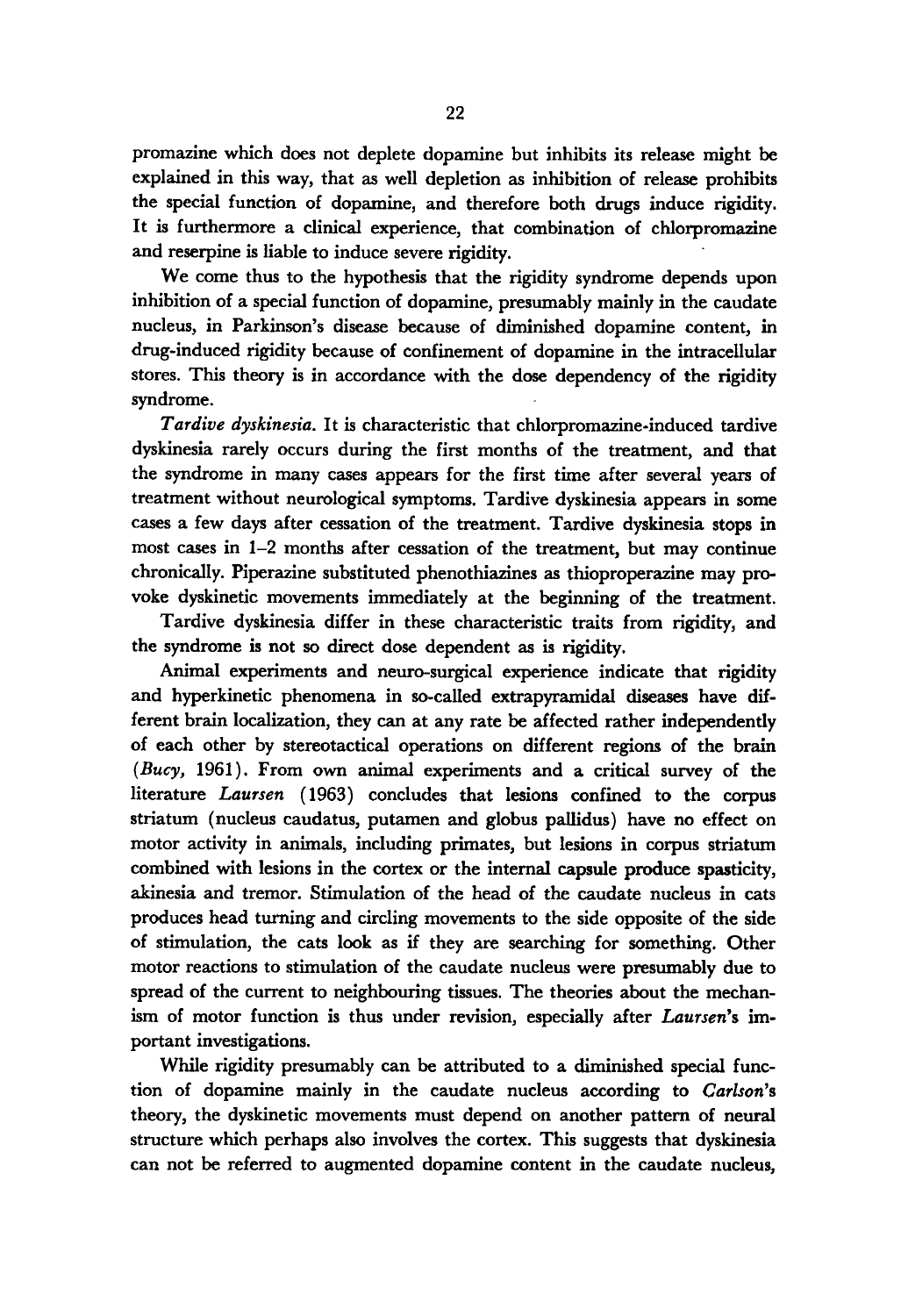and the hyperactivity seen in animals with increased dopamine content of **the** basal ganglia is thus not equivalent to tardive dyskinesia. Furthermore, increase of dopamine in human by means of MAO-inhibitors produces stimu**lation** of the central nervous system but not dyskinesia.

Another current theory about the drug-induced involuntary movements is that they *are* due to a disturbed balance between adrenergic and cholinergic centraI mechanisms *(Sirnes,* **1963;** *Pukkenberg,* **1963).** The foundation of this rather vague theory is that the anti-psychotic drugs have anti-adrenergic properties and their use should thus create cholinergic preponderance, and further, that all anti-Parkinson drugs of reasonable effectivity have anticholinergic properties. This theory is not satisfactory, mainly because the effect of anti-Parkinson drugs of drug-induced tardive dyskinesia is rather poor and inconstant.

The phenomenon that dyskinesia can appear a few days after cessation of treatment must somehow be due to the disappearance of the drugs from the central nervous system. It has been proposed that the mechanism of dyskinesia should be, that dyskinetic movements had been suppressed by rigidity and were released when the rigidity disappeared by cessation of the treatment. That may be the explanation in some cases. **We** have, however, seen dyskinesia **start** by cessation of treatment in cases where the patient did not display any apparent rigidity. Furthermore, anti-Parkinson drugs should, if this theory was correct, provoke **or** worsen dyskinesia by suppression of rigidity, but that is not the case.

Several authors state that phenothiazines inhibit cytochrome oxidase, **oxi**dative phosphorylation and **ATP-ase** in isolated brain slices, but the concentration of the **drugs** was in most experiments much higher than clinical dosage. *Decsi* **(1961)** points out, however, that the distribution of chlorpromazine in the brain is uneven and he maintains that a dose of **5** mg/kg must reach a level in hypothalamus which causes a strong inhibition of the enzymes and he shows that there is a close parallelism between the inhibitory effect in-vitro of phenothiazines on the **enzymes** and the tranquilizing effect in Vivo.

The oxygen consumption of the total brain determined by the method of *Kety* & *Schmidt* is about **3.2-3.7** *cc* **Oz/lOO** g brain/minute in normal persons under the age of **50** years. In elder persons the cerebral oxygen consumption **is** in most cases lower, and *Lassen, Munck* & *Tottey* **(1957)** have demonstrated that there is a close relationship between the degree of arteriosclerotic demens and diminution of oxygen consumption. *Heyck* **(1962)** demonstrated that the cerebral oxygen consumption was normal in patients, mostly schizophrenics, under 50 years of age during long term treatment with perazine **300-1,000** mg per day, but in 6 patients being **53-69** years old treated in the same way with perazine the cerebral oxygen consumption was on average **1.7**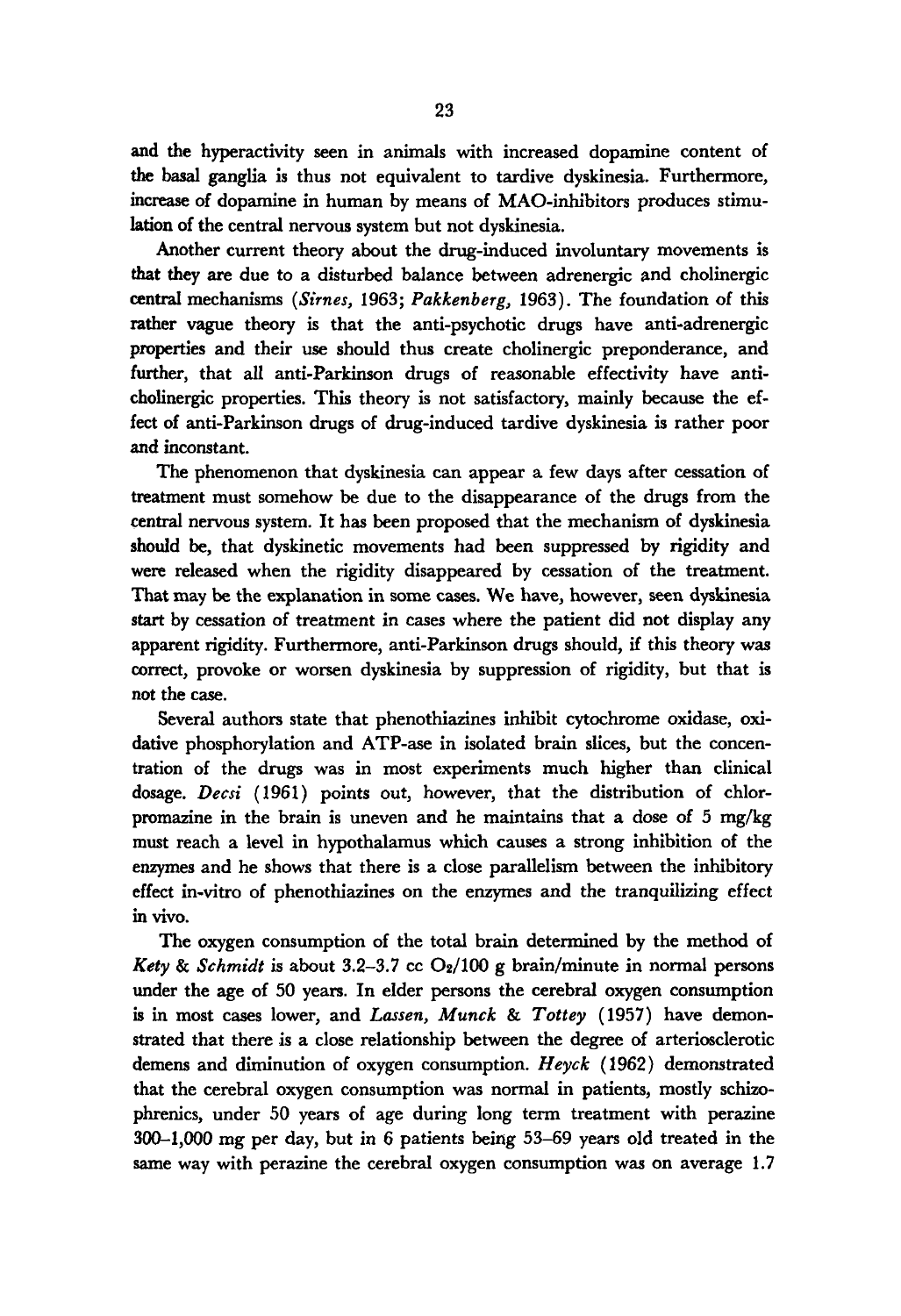cubic centimeter oxygen per 100 grams of brain per minute. Since the cerebral oxygen consumption is not reduced in younger persons by **long** term treatment with perazine according to *Heyck,* it is not likely that the reduction in elder persons **is** directly on the respiratory enzymes, the effect is more likely indirect by interference with the membrane permeability.

It may be assumed that the explanation of the severe reduction of cerebral oxygen consumption in *Heyck's* investigations is, that perazine has a more pronounced effect on brain cells already damaged by alterations of age and cerebral vascular changes than on brain cells in younger persons. The reduction of cerebral oxygen consumption happens about the age of 50 which is also the age limit for the increase in frequency of drug-induced tardive dyskinesia.

This suggests that tardive dyskinesia is precipitated by localized cerebral hypoxia and that would explain why rather many cases of tardive dyskinesia only become manifest after several years of symptom-free treatment, i. e. when the patient aquire cellular and vascular changes of age. Further may be mentioned, that all phenothiazines inhibit tissue respiration in in-vitro experiments.

These considerations lead to the hypothesis that tardive dyskinesia has a special neural pattern the site of which is not apparent and that the syndrome is precipitated by localized cerebral hypoxia. The origin of this hypoxia seems in some cases, especially by the piperazine substituted phenothiazines, to be due to diminished permeability of cellular membranes, in other cases the hypoxia seems to be due to a combination of structural changes of age and diminished membrane permeability.

### **SUMMARY**

The neurologic side-effects in pharmacotherapy of psychoses appear in distinct syndromes.

1. *The syndrome of acute dystonia* consists of spasmodic movements of the limbs, torticollis, retrocollis, opisthotonus, oculogyric crises, swelling and protrusion of the tongue and stridorous respiration. The syndrome starts abruptly after a few doses of psychopharmaca, and stops in a few hours after cessation of the treatment or can be stopped in a few minutes by injection of anti-Parkinson drugs. Afterwards the treatment can be continued with the provoking drug, when the treatment **is** resumed with a smaller dose, which then is increased slowly. The syndrome is more frequent in males than **in**  females.

The cause of acute dystonia is presumably a drug-induced decrease of permeability of cellular membranes which disturbs cellular function in the relevant cerebral structures.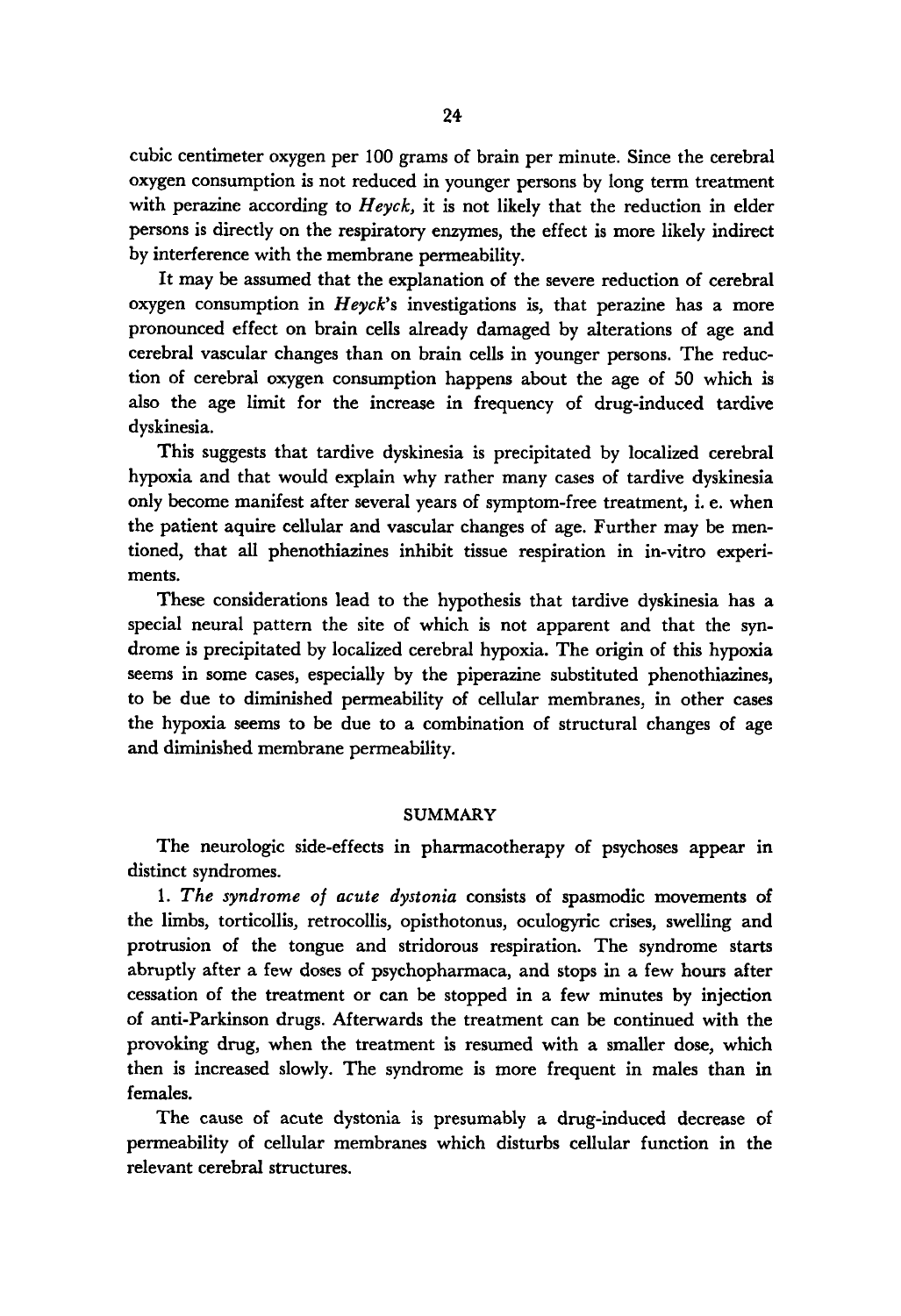*2. The syndrome of rigidity* consists of muscular rigidity with alteration **of posture.** The syndrome is directly dependent on the dose and the potency of the drug. The cause of the syndrome **is** presumably a disturbance of a **special** function of dopamine mainly in the caudate nucleus.

*3. The syndrome of tardive dyskinesia* consists mainly of automatic, stereotyped, rhythmic movements in a single muscle pattern or more universally. The syndrome appears generally late in the treatment, often after several **years** of treatment, and it may appear a few days after cessation of treatment. It disappears in most cases in 1-2 months after cessation of treatment but it may continue chronically. The syndrome is more frequent in patients over the age of fifty than in younger patients and it is more frequent in patients which previously have had series of ECT than in patients without earlier **ECT,** and the syndrome is more frequent in females than in males. Tardive dyskinesia seems to be due to localized cerebral hypoxia in a special neural pattern which presumably involves the cortex.

While there is clinical evidence of the existence of the three drug-induced neurological syndromes the theories about the mechanism of their manifestation are of course simplified and imperfect, and even if they should be confirmed by further investigations there are presumably still unknown factors *to* take in consideration.

#### ACKNOWLEDGEMENTS

This study has been supported by a grant from the Municipal Research Fund of the City of Copenhagen. Our thanks are due to professor *F.Buchthal* for the EMG-investigations.

#### REFERENCES

- *Ayd, F.* 3. **jr.** (1961) : A Survey of Drug-Induced Extrapyramidal Reactions. J. A. M. A. *175,* 1054-1060.
- *Barbeau,* A., *G. F. Murphy* & *T. L. Sourkes* (1961) : Excretion of Dopamine in Diseases of the Basal Ganglia. Science *133,* 1706-1707.
- *Barbeau, A.,* & *T. L. Sourkes* (1961): Some Biochemical Aspects of Extrapyramidal **Diseases.** Pag. 101-107 in *Bordeleau* (Ed.): Extrapyramidal System and Neuroleptics. Editions Psychiatriques, Montreal, Canada.
- *Birkmayer, W.,* & *0. Hornykiewicr* (1961) : Der **3,4-Dihydroxyphenylalain** ( = Dopa) Effekt bei der Parkinson-Akinese. Wien. klin. Wschr. *73,* 787-788.

*Bordeleau,* **3.** *M.,* & *L. Gratton* (1958) : Cit.: *Gratton* (1960).

- *Bucy, P.* C. ( 1961) : Parkinsonism and its Treatment. Pag. 239-247 in *Bordeleau*  (Ed.) : Extrapyramidal System and Neuroleptics. Editions Psychiatriques, Montreal, Canada.
- Carlson, A., M. Lindquist & T. Magnusson (1957): 3,4-Dihydroxy-phenylalanine and 5-Hydroxytryptophane **as** Reserpine Antagonists. Nature *180,* 1200.
- *Carlson, A.* (1959) : Occurrence, Distribution and Physiological Role of Catecholamines in the Nervous System. Pharmacol. Rev. *11,* 490-493.
- *Chatagnon, P., C. Chatagnon, M.-0. Wilkin, M. Fournier* & *P. Lorcy* (1961): Syndrome dyskinétique facio-bucco-lingual et choréique avec hémiballisme d'étiologie chlorpromazinique. Anm. méd.-psychol, *119*, 310-318.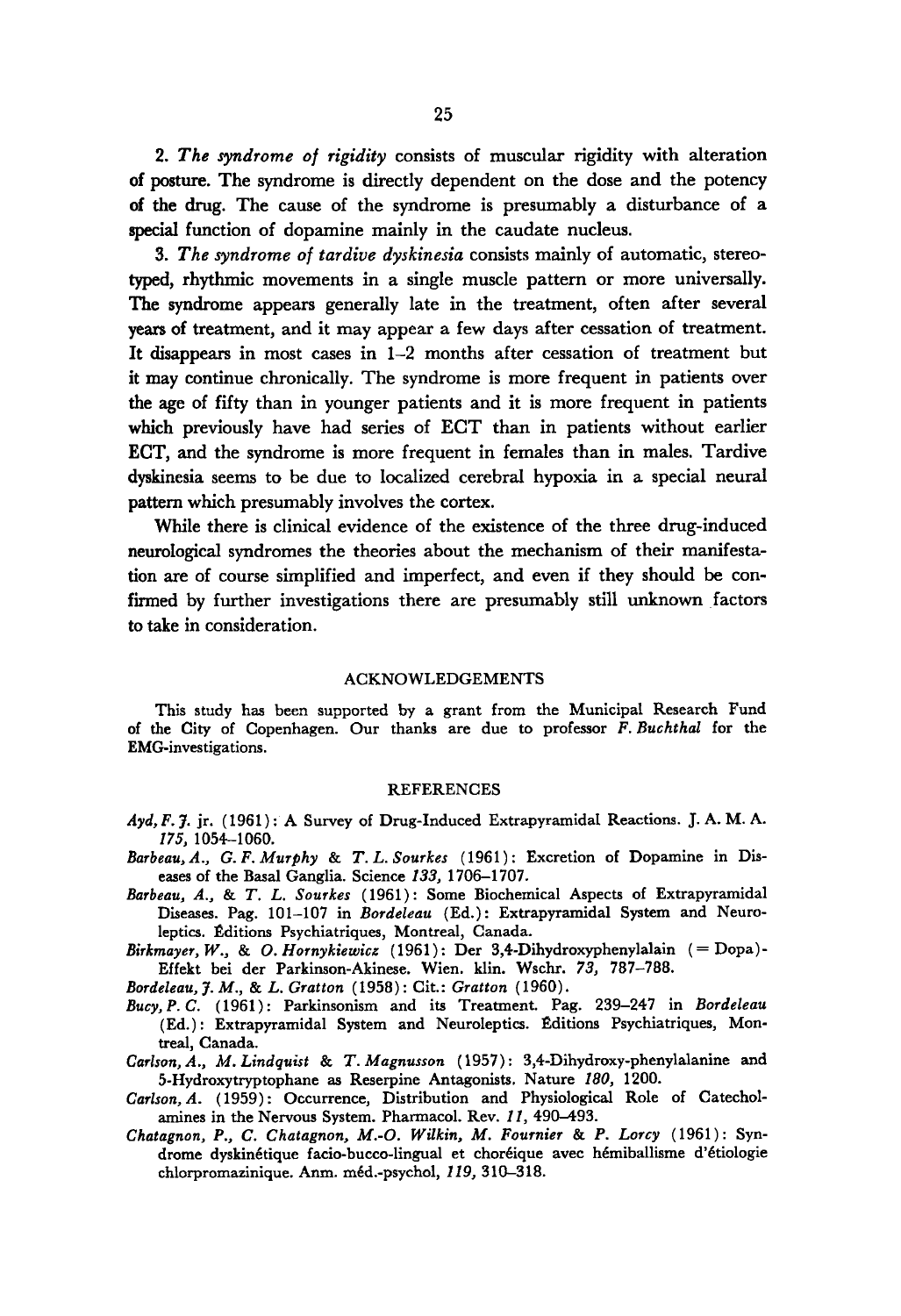- *Cole, 3. O.,* & *D. 3. Clyde* **(1961)** : Extrapyramidal Side Effects and Clinical Response to the Phenothiazines. Pag. **469-478** in *Bordeleau* (Ed.) : Extrapyramidal System and Neuroleptics. Éditions Psychiatriques, Montreal, Canada.
- *Costa, E., 5'. Garratini* & *L. Valzelli* **(1960)** : Interactions between Reserpine, Chlorpromazine, and Imipramine. Experientia **16, 461-463.**
- *Decsi, L.* **(1961)** : Further Studies on the Metabolic Background of Tranquilizing Drug Action. Psychopharmacologia 2, **224-242.**
- *Denham, 3.,* & *D. 3. E. L. Carrick* **(1961)** : Therapeutic Value of Thioproperazine and the Importance of the Associated Neurologic Disturbance. J. ment. Sci. **107, 3 26-345.**
- *Delay,* **3.,** *P. Deniker, R. Ropert, H. Beek, R. Barande* & *M. Eurieult* **(1959)** : **Syn**dromes neurologiques expérimentaux et thérapeutique psychiatrique. Presse méd. **67, 123-126** & **201-203.**
- *Delay,3.,* & *P. Deniker* **(1961):** Apport de la Clinique *B* la Connaissance de l'action des Neuroleptiques. Pag. **301-328** in *Bordeleau* (Ed.) : Systkme Extra-Pyramidal et Neuroleptique. Editions Psychiatriques, Montreal, Canada.
- *Druckman, R., D. Seelinger* & *B. Thulin* **(1962)** : Chronic Involuntary Movements Induced by Phenothiazines. **J.** new. ment. Dis. **135,69-76.**
- *Ehringer, H.,* & *0. Hornykiewicz* **(1960)** : Verteilung von Noradrenalin und Dopamin im Gehirn des Menschen und ihr Verhalten bei Erkrankungen des extrapyramidalen Systems. Klin. Wschr. 38, 1236-1239.
- *Ehringer, H.,* **0.** *Hornykiewics* & *K. Lechner* **(1960)** : Die Wirkung des Chlorpromazins auf den Katecholamin-und **5-Hydroxytryptaminstoffwechsel** im **Gehirn** der Ratte. Arch. exper. Path. und Pharm. **239, 507-519.**
- *Faurbye, A., I. Munkvad, L. Uhrbrand* & *A. Beier* **(1959)** : Follow-up study of Drug-Treated Chronic Schizophrenics. Pag. **117-125** in *Kline* (Ed.) : Psychopharmacol*ogy* Frontiers. Little, Brown Co., Boston.
- *Flügel, F.* (1956): Thérapeutique par médication neuroleptique obtenue en réalisant systématiquement des états parkinsoniformes. Encéphale 45, 790-792.
- *McGeer, P. L., 3. E. Boulding, W. C. Gibson* & *R. G. Foulkes* **(1961):** Drug Induced Extrapyramidal Reactions. J. A. M. A. **177,655-670.**
- *Gey, K. F.,* & *A. Pletscher* **(1961)** : Influence of Chlorpromazine and Chlorprothixene on Cerebral Metabolism of 5-Hydroxytryptamine, Norepinephrine and dopamine. J. Pharmacol. exp. Ther. **133, 18-24.**
- *Goldman, D.* **(1961)** : Parkinsonism and Related Phenomena from Administration **of**  Drugs. Pag. **453-464** in *Bordeleau* (Ed.): Extrapyramidal System and Neuroleptics. Editions Psychiatriques, Montreal, Canada.
- *Gratton, L.* (1960): Neuroleptiques, Parkinsonisme et Schizophrenie. Un. méd. 84, **679-693.**
- *Heyck, H.* **(1962)** : Der Einfluss hochdosierter Dauerbehandlung mit Phenothiazinen auf den Hirnstoffwechsel bei verschiedenen Altersgruppen. Nervenarzt **33, 66-70.**
- *Hyuert, M.* **(1956)** : La chlorpromazine, traitment des psychoses chroniques. Enc& phale *45,* **617-627.**
- Haase, H. 7. (1961): Extrapyramidal Modification of fine Movements-A "Conditio sine qua non" of the Fundamental Therapeutic Action of Neuroleptic Drugs. Pag. **329-353** in *Bordeleau* (Ed.) : Extrapyramidal System and Neuroleptics. Editions Psychiatriques, Montreal, Canada.
- *Kruse, W.* **(1960)** : Persistent Muscular Restlessness after Phenothiazine Treatment. **Am.** J. Psychiat. **117, 152-153.**
- *Labhardt, F.* **(1954)** : Technik, Nebenerscheinungen und Komplikationen der Largactiltherapie. Schweiz. Arch. Neurol. Psychiat. **73, 338.**
- *Larsen, N. A., 0. Munck* & *E. R. Tottey* **(1957)** : Mental Function and Cerebral Oxygen Consumption in Organic Dementia. Arch. Neurol. Psychiat. 77, 126-133.

*Laursen, A. M.* **(1963)** : Corpus Striatum. Acta physiol. scand. *59,* suppl. *211.* 

*Pakkenberg, H.* **(1963)** : Parkinsonismens patogenese og medicinske behandling. Ugeskr. Lzg. *125,* **759-764.**